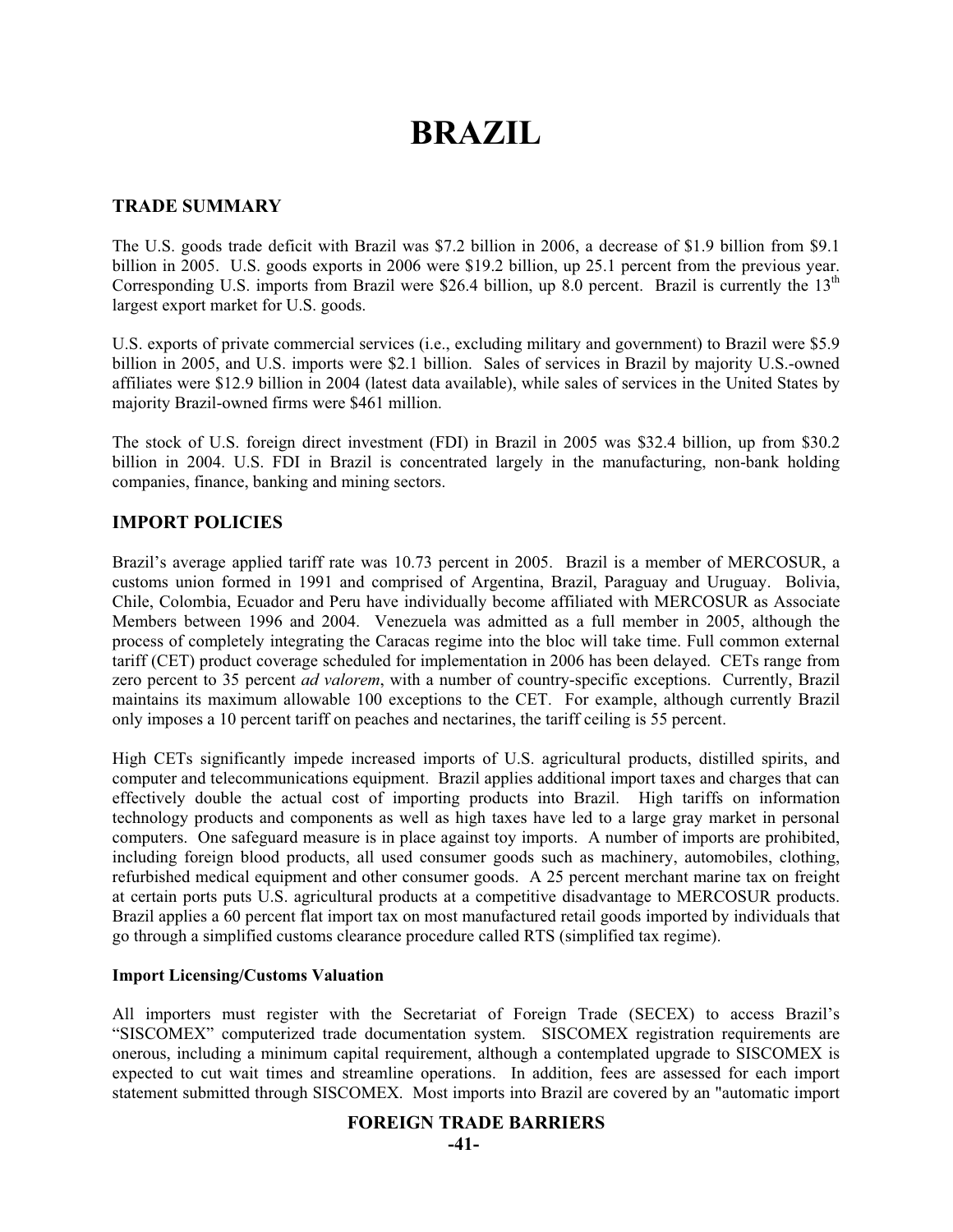license" regime. Brazil's non-automatic import licensing system includes imports of products that require authorization from specific ministries or agencies; such as beverages (Ministry of Agriculture), pharmaceuticals (Ministry of Health), and arms and munitions (National Defense Ministry). Although a list of products subject to non-automatic import licensing procedures is published on the Brazilian Ministry of Development, Industry and Trade website, specific information related to non-automatic import license requirements and explanations for rejections of non-automatic import license applications are lacking. These measures have made importing into Brazil less transparent and more cumbersome for U.S. exporters.

U.S. companies continue to complain of onerous and burdensome documentation requirements required before certain types of goods can enter Brazil – even on a temporary basis. For example, the Ministry of Health's regulatory agency ANVISA must approve product registrations for imported pharmaceuticals, medical devices, health and fitness equipment, cosmetics, and processed food products. Currently, the registration process at ANVISA takes about three to six months for new versions of existing products, but can take over six months to register products new to the market. Registration of pharmaceutical products can take over one year since ANVISA requires that a full battery of clinical testing be performed in Brazil, regardless of whether or not the drug already has FDA approval. On March 1, 2000, the term of validity for such a registration was shortened. Registration of some medical devices will now require companies to submit economic information, including projected worldwide pricing intentions, according to legislation passed on October 31, 2006. Implementation of such import measures not only delays entry of state-of-the-art U.S. pharmaceutical and medical products into the Brazilian market, it also renders it impossible for U.S. companies to demonstrate new-to-market goods at industry trade shows.

The United States has raised a concern with Brazil that the state of Rio de Janeiro administers the ICMS tax (a value-added tax collected by individual states) in a way that provides a preferential tax advantage to a Brazilian soda ash supplier located within the state. Similarly, some U.S. companies have raised concerns about the arbitrary application of various quotas and non-automatic import licensing procedures, such as authorizations from the Federal Police and the Nuclear Regulatory Agency. For example, Brazil maintains extremely restrictive import quotas and requires non-automatic import license approval for imports of lithium compounds, including lithium carbonate and lithium hydroxide, citing the potential nuclear applications of these products. These products, however, are widely available without restriction in global markets. The United States has raised this issue on numerous occasions, both bilaterally and in the World Trade Organization (WTO), without success because of incomplete responses from Brazil.

# **STANDARDS, TESTING, LABELING AND CERTIFICATION**

# **Sanitary and Phytosanitary (SPS) Measures**

While some progress has been made in the area of sanitary and phytosanitary measures, significant issues remain that restrict U.S. agricultural and food exports. For example, due to concerns about Bovine Spongiform Encephalopathy (BSE), Brazil restricts U.S. exports of low-risk beef without scientific justification and contrary to the World Animal Health Organization. Brazil continues to prohibit the import of poultry and poultry products from the entire United States. Brazil has indicated that these restrictions are based, in part, on an alleged lack of reciprocity. Brazil's ban on durum and white wheat from the states of Washington, Oregon, Idaho, California, Nevada and Arizona due to phytosanitary concerns remains in place. While the United States understands that some of these SPS measures are being rewritten, the ban continues to adversely affect U.S. agricultural exports.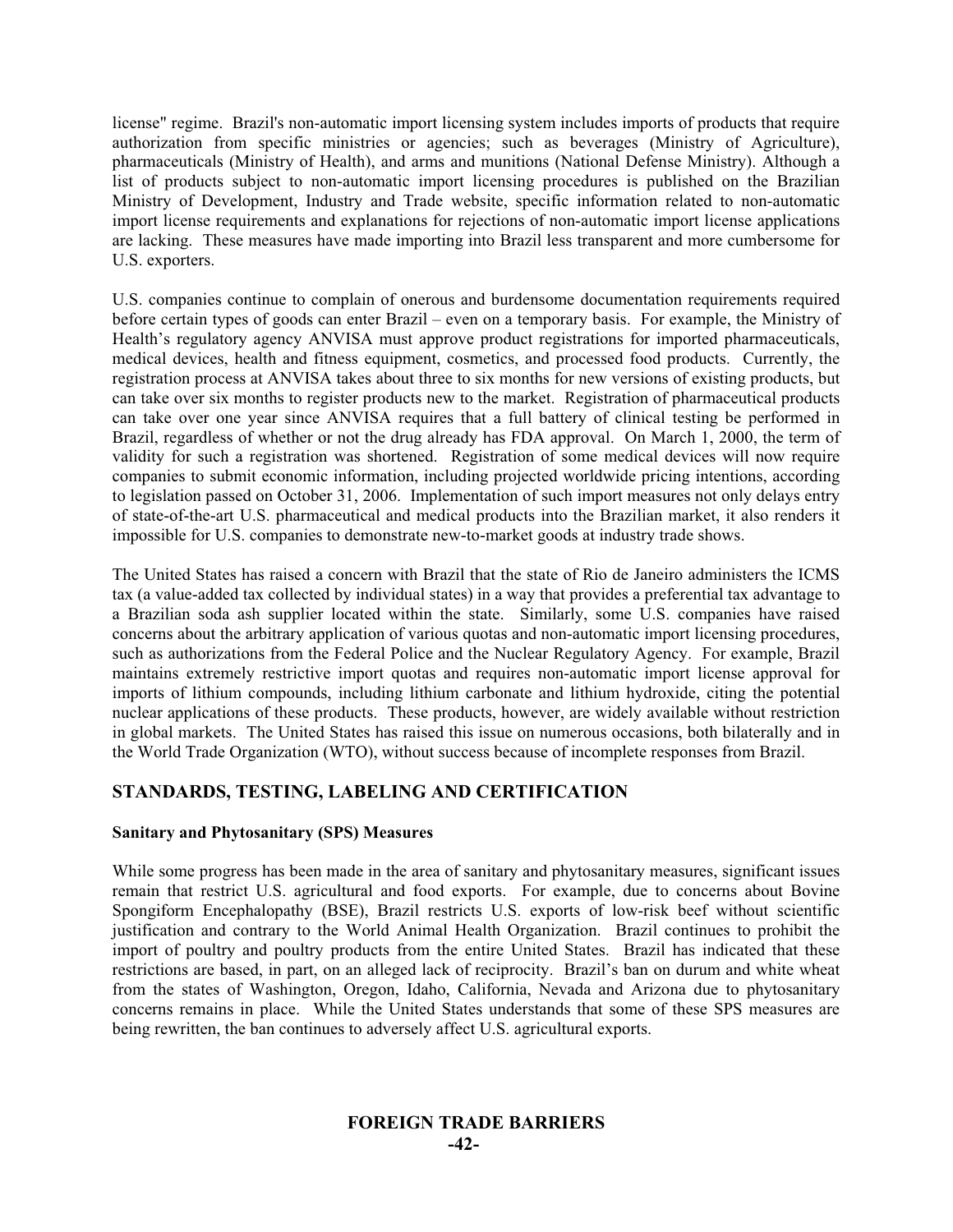#### **Biotechnology**

Brazil's National Congress approved on March 2, 2005, the so-called Biosafety Bill, which replaced the previous legal framework in use since 1995 under which agricultural biotechnology was developed in Brazil. Brazil's President signed the Biosafety Bill, converting it into Law 11,105, on March 24, 2005. This law, which also includes provisions for stem cell research, became effective on March 28, 2005, after its publication in Brazil's official registry (Diario Oficial). Implementing regulations for the law were issued by presidential decree on November 23, 2005.

Although Law 11,105 has improved the quality of public debate on biotechnology in Brazil and provided a frame of reference for judicial proceedings, there are still some outstanding issues. The long-awaited decree allowed the National Technical Commission on Biosafety (CTNBio) to resume its normal operations and to evaluate nearly 500 pending requests for research and commercial approval of biotechnology products in Brazil. However, because of the new composition of CTNBio, including several environmentalists and anti-biotechnology members, the meetings of CTNBio have become deadlocked regarding decisions on research and commercial approvals of new biotechnology products. Other concerns include the application of the labeling regulations for biotechnology products, marketing and transportation restrictions in some states, widespread use of pirated (biotechnology) soybean and cotton seeds, and a pending court case between Monsanto and environmental and consumer nongovernmental organizations. Also, on June 22, 2005, the Federal Public Prosecutor filed a lawsuit in Brazil's Supreme Court called Direct Action of Unconstitutionality (ADIN) against the new Biosafety Law. ADIN is a legal instrument based on Brazil's constitution that allows a challenge in the highest court of any law that is considered to be unconstitutional. The challenge is not likely to be resolved for some time, perhaps years.

# **GOVERNMENT PROCUREMENT**

Brazil is not a signatory to the WTO Agreement on Government Procurement, and transparency in Brazil's procurement processes is at times lacking. The U.S. Government has received complaints concerning lack of transparency and preferences for Brazilian products in tenders for government and hospitals, including for domestically-produced medical equipment. Limitations on foreign capital participation in procurement bids reportedly impair access for potential service providers in the energy, construction, security and defense sectors. Brazilian federal, state and municipal governments, as well as related agencies and companies, in general follow a "buy national" policy.

Law 8,666 (1993), which covers most government procurement other than informatics and telecommunications, requires non-discriminatory treatment for all bidders regardless of the nationality or origin of the product or service. However, the law's implementing regulations allow consideration of non-price factors, giving preferences to certain goods produced in Brazil and stipulating local content requirements for eligibility for fiscal benefits.

Decree 1,070 (1994), which regulates the procurement of information technology goods and services, requires federal agencies and parastatal entities to give preferences to locally-produced computer products based on a complicated and nontransparent price/technology matrix. However, Brazil permits foreign companies to compete in any procurement-related multilateral development bank loans and opens selected procurements to international tenders.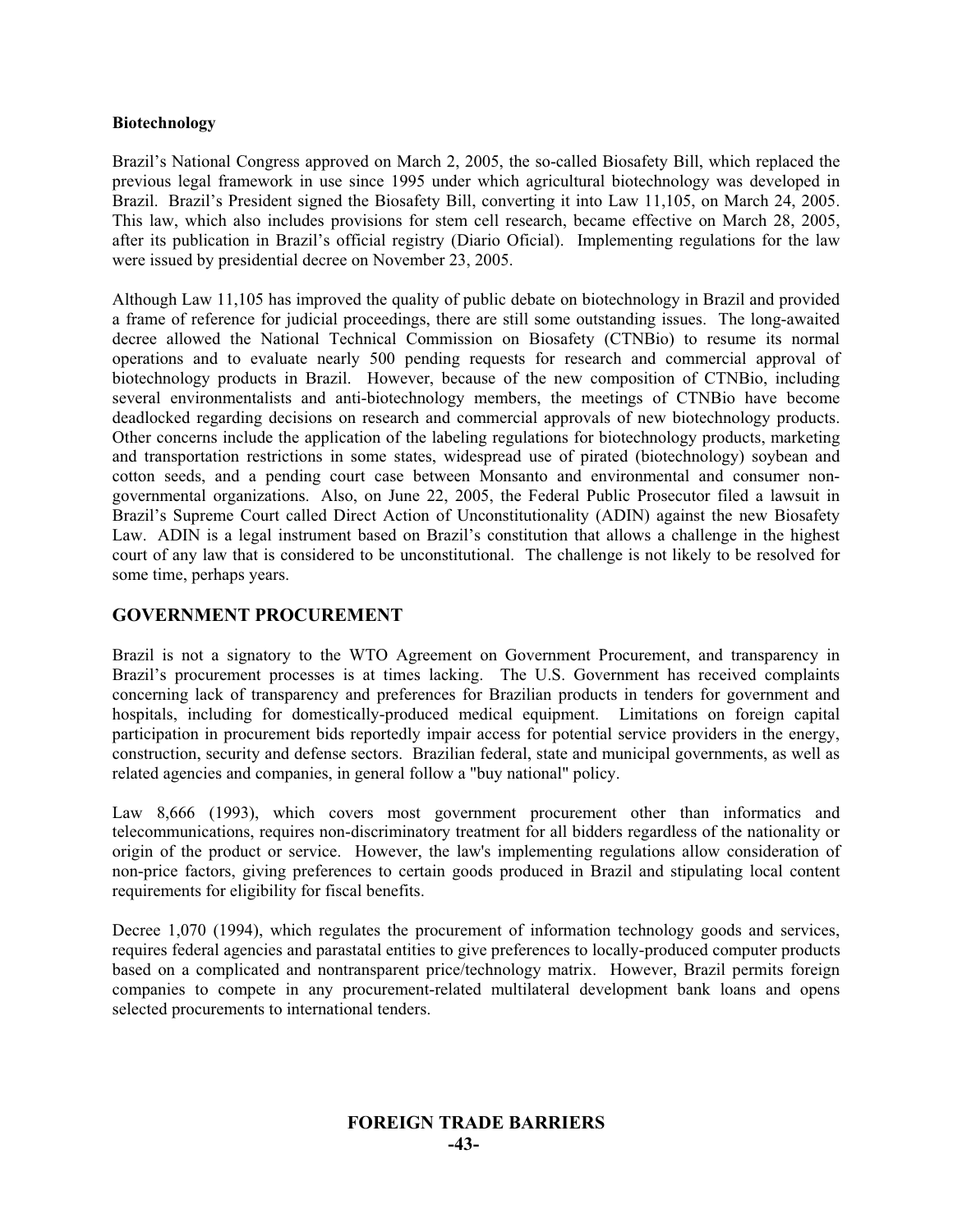# **EXPORT SUBSIDIES**

The government of Brazil offers a variety of tax, tariff and financing incentives to encourage production for export and the use of Brazilian-made inputs in domestic production. For example, Brazil's National Bank for Economic and Social Development (BNDES) provides long-term financing to Brazilian industries through several different programs. The interest rates charged on this financing are customarily lower than the prevailing market interest rates for domestic financing. One BNDES program, FINAME, provides capital financing to Brazilian companies for, among other things, expansion and modernization projects as well as acquisition or leasing of new machinery and equipment. One goal of this program is to support the purchase of domestic over imported equipment and machinery. These programs can be used for financing capacity expansions and equipment purchases in industries such as steel and agriculture.

On November 21, 2005, Brazil's President signed Law 11,196 which contains provisions originally included in Provisional Measures (MP) 255/2005 and 252/2005 (commonly referred to as MP do Bem) that provide tax benefits to qualifying exporters. The law's Special Regime for the Information Technology Exportation Platform suspends certain social taxes imposed by the federal government (PIS/PASEP and COFINS) on goods and services imported by companies that commit to export software and information technology services to the extent that those exports account for over 80 percent of annual gross income. The MP's Special Regime for the Acquisition of Capital Goods by Exporting Enterprises (RECAP) suspends these same taxes on new machines, instruments and equipment imported by companies that commit for a period of at least three years to exports goods and services such that they account for at least 80 percent of overall gross income.

# **INTELLECTUAL PROPERTY RIGHTS (IPR) PROTECTION**

# **Patents and Trademarks**

Brazil's industrial property law (Law 9,279/1996) became effective in May 1997. Concerns continue about a provision in the law that prohibits importation as a means of satisfying the requirement that a patent be "worked" in Brazil. This issue was the subject of a U.S. dispute settlement proceeding at the WTO, which was terminated without prejudice in June 2001.

The dispute was terminated based on Brazil's commitment to provide advance notice to, and hold consultations with, the United States should it deem it necessary in the future to grant a compulsory license for failure to work a patent.

Invoking TRIPS provisions, Brazil has at times threatened to issue compulsory licenses for antiretrovirals used in treating HIV/AIDS if satisfactory supply agreements, including a reduction in prices, could not be reached with patent-holders. To date, Brazil has not issued such a license. Law 10,196 (2001) includes some problematic provisions, including a requirement that ANVISA approval be obtained prior to the issuance of a pharmaceutical patent. This raises a concern with respect to Article 27 of the TRIPS Agreement, which U.S. officials have communicated to Brazilian counterparts, and has contributed to a backlog in patent issuance.

In an effort to reduce the backlog of pending patent and trademark applications, Brazil's National Institute for Industrial Property (INPI) is hiring new patent and trademark examiners. In mid-2006 INPI instituted a new system of streamlined, paperless processing for trademarks, which it expected would enable it to substantially reduce its earlier backlog of six years (i.e., 600,000 cases) to one year. Meanwhile, on patents INPI estimates its backlog stands at 130,000 applications. That agency expects that by hiring more examiners and increasing training, it will be able to reduce its current backlog of 130,000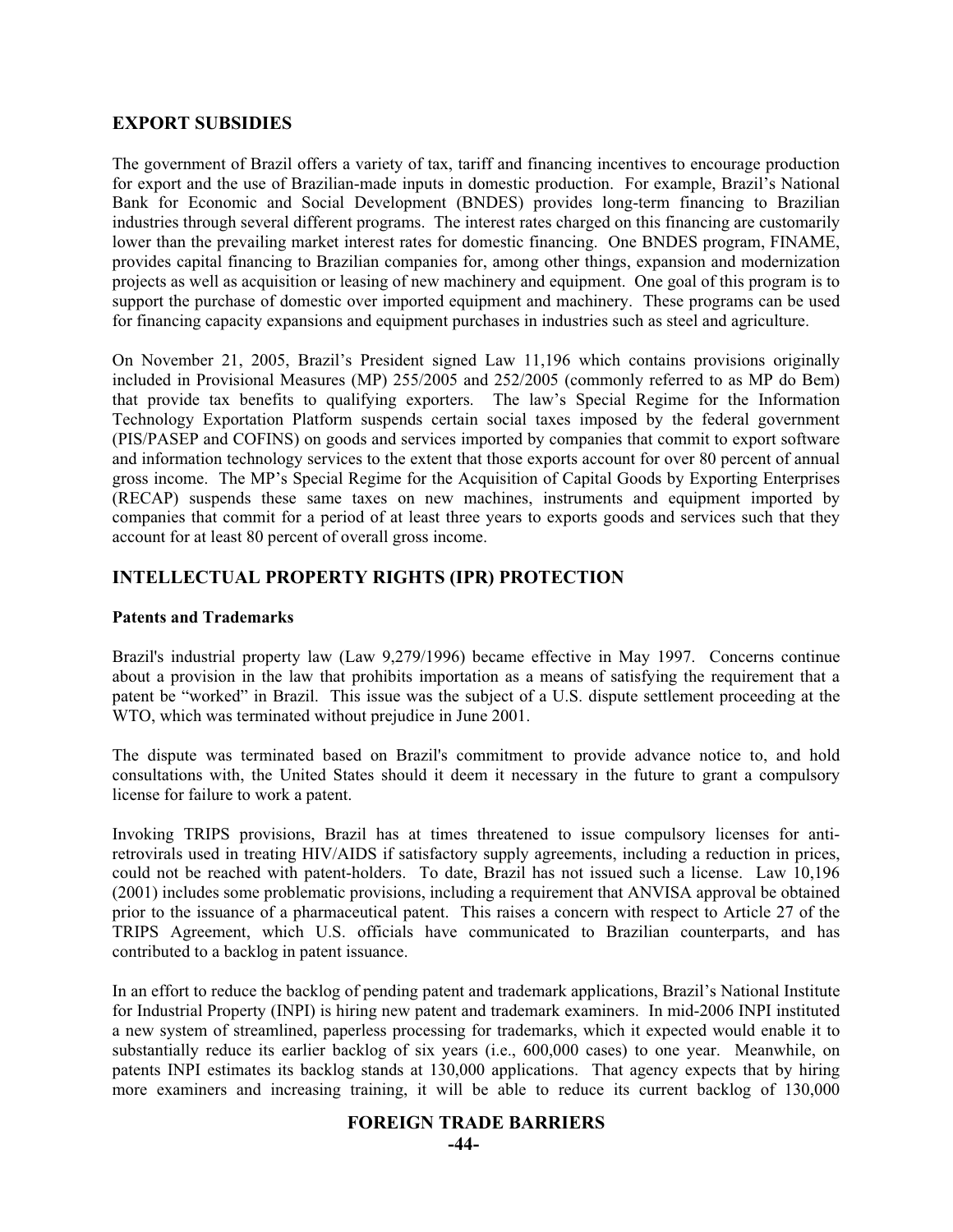applications to 40,000 (representing about a four year wait) in three years. The U.S. Patent and Trademark Office is working with INPI to help that agency in its modernization efforts.

The U.S. Government has also received complaints that unauthorized copies of pharmaceutical products have received sanitary registrations that rely on undisclosed tests and other confidential data, raising concerns of consistency with TRIPS Article 39.3.

Law 10,603 (2002) on data confidentiality covers pharmaceuticals for veterinary use, fertilizers, agrotoxins and their components, and related products. The law does not cover pharmaceuticals for human use. If the product is not commercialized within two years of the date of sanitary registration, third parties may request use of the data for registration purposes.

Brazil has recently announced its intention to accede to the Madrid Protocol instrument of WIPO, with confirmation pending in the Chamber of External Commerce (CAMEX). Once confirmed with CAMEX, participation in the Protocol could be finalized between 2008 and 2009. The objective is to reduce tariffs on registering Brazilian trademarks in the 78 member countries of WIPO.

# **Copyrights**

Brazil's Law 9,610 (1998) on copyrights included changes intended to bring Brazil into compliance with the Berne Convention and TRIPS. A 1998 software law protects computer programs for 50 years as "literary works" and makes software infringement a fiscal and an intellectual property crime. Brazil is not a party to the World Intellectual Property Organization Treaties on Copyright, and Performances and Phonograms.

Piracy remains a serious problem, although Brazilian authorities, working closely with rights holders, have made considerable progress to improve the county's enforcement record. The International Intellectual Property Alliance (IIPA) estimated losses due to piracy of copyrighted materials in Brazil totaled at least \$957.3 million in 2005. The U.S. Government has engaged intensively with the Brazilian government on copyright enforcement as a result of the review of Brazil's benefits under the Generalized System of Preferences trade program, which was prompted by an IIPA petition charging that Brazil had failed to offer adequate protection to copyrighted materials. Intensive coordination and consultation on IPR issues led to the development of an extensive national plan to combat piracy and a marked increase in enforcement. The U.S. Government terminated this GSP review in January 2006.

# **SERVICES BARRIERS**

# **Telecommunications**

The telecommunications sector was privatized following the passage of the 1997 General Telecommunications Law, but has presented some regulatory challenges. In the fixed-line sector, for example, interconnection charges and other incumbency advantages have provided strong barriers to entry, and the companies created during a transitional duopoly stage have not fared well.

Brazil has not yet ratified its original WTO basic telecommunications commitments. In 2001, Brazil withdrew its schedule of commitments because of concerns raised by certain WTO Members that it maintained the legal prerogative of the Executive Branch to limit foreign participation in this sector, thereby creating significant uncertainty for investors. This legal prerogative is contained in Brazil's 1997 General Law on Telecommunications and is inscribed in Brazil's constitution. While Brazil has not pursued the constitutional change required to allow a revision of its offer to open up this sector, the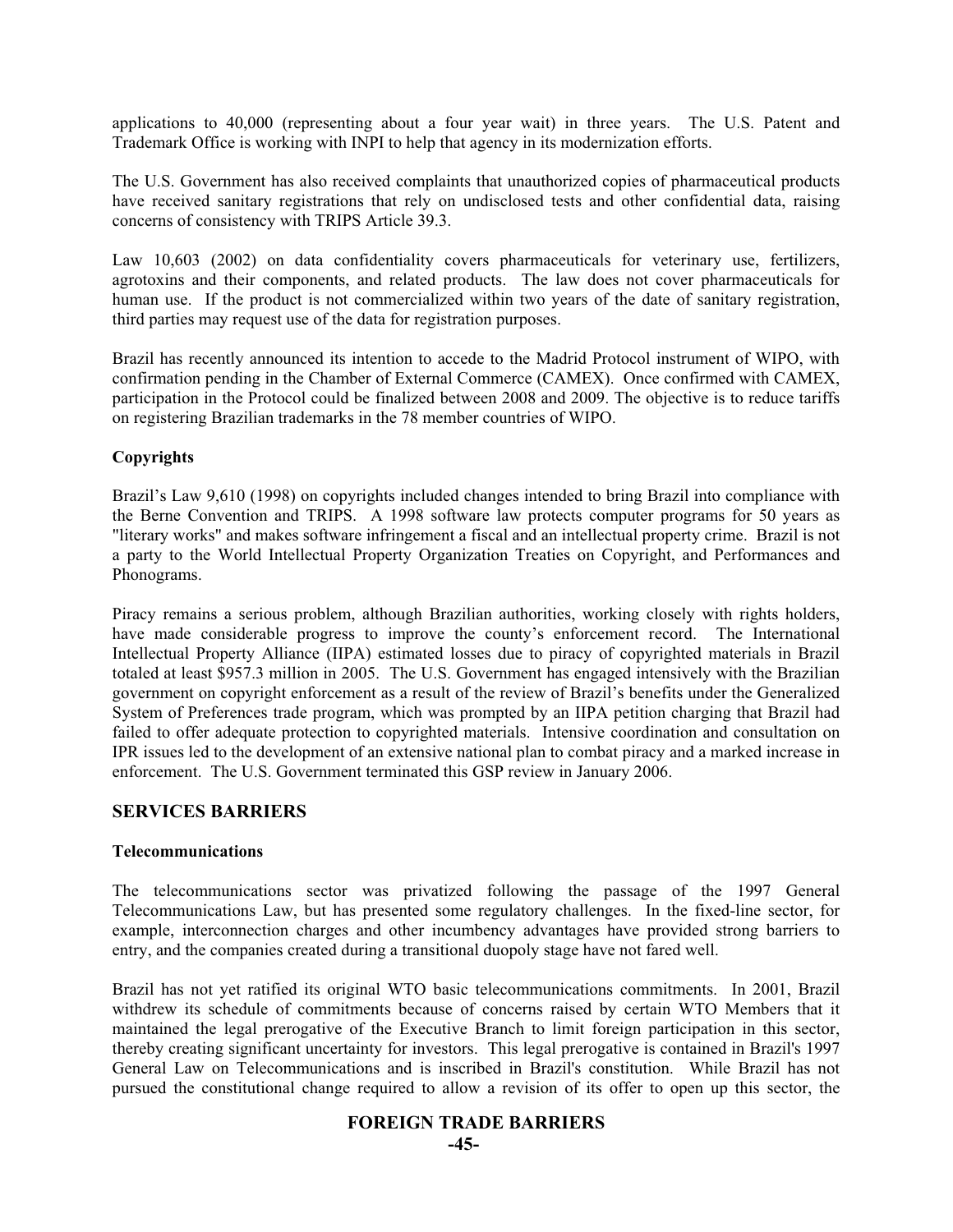current regulatory environment generally reflects the obligations contained in the WTO Basic Telecommunications Reference Paper.

#### **Audio Visual Services**

Brazil limits foreign ownership of cable and media companies, and has some restrictions on foreign programming contents. Foreign ownership of cable companies is limited to 49 percent, and the foreign owner must have a headquarters in Brazil and have had a presence in the country for the prior 10 years. Foreign cable and satellite television programmers are subject to an 11 percent remittance tax. The tax, however, can be avoided if the programmer invests 3 percent of its remittances in co-production of Brazilian audio-visual services. National cable and satellite operators are subject to a fixed title levy on foreign content and foreign advertising released on their channels. Law 10,610 (2002) limits foreign ownership in media outlets to 30 percent, including the print and "open broadcast" (non-cable) television sectors. Brazil's legislature is considering extension of this restriction to cover Internet Service Providers, pay TV channels and operators, and content producers and distributors. Such a change would pose a serious threat to a number of U.S. companies operating in Brazil as content producers/distributors. Open television companies are also subject to a regulation requiring that 80 percent of their programming content be domestic in origin.

Law 10,454 (2002) aims to promote the national film industry through creation of the National Film Agency and through various regulatory measures. The law imposes a fixed title levy on the release of foreign films in theaters, foreign home entertainment products and foreign programming for broadcast television.

Remittances to foreign producers of audiovisual works are subject to a 25 percent income withholding tax. Brazilian distributors of foreign films are subject to a levy equal to 11 percent of their withholding taxes. This tax, called the CONDECINE (Contribution to the Development of a National Film Industry), is waived for the Brazilian distributor if the producer of the foreign audiovisual work agrees to invest an amount equal to 70 percent of the income withholding tax on their remittances in co-productions with Brazilian film companies. The CONDECINE tax is also levied on any foreign cinematographic or video phonographic advertisement. The fee may vary according to the advertising content and the transmission segment.

Brazil also requires that 100 percent of all films and television shows be printed locally, and pending legislation would impose local dubbing and subtitling obligations. Importation of color prints for the theatrical and television markets is prohibited. Theatrical screen quotas for local films exist. Quotas on domestic titles for home video distributors, while not currently enforced, present another potential hindrance to commerce. If passed, a new rule would mandate that Pay-TV channels transmit election ads produced by political parties during prime time hours.

# **Express Delivery Services**

A bill (PL 1491/99) that would reorganize the National Postal System, thought to be a potential threat to U.S. express delivery businesses, has been under consideration in the Brazilian Congress since 1999. The proposal, as it stands now, would create a regulatory agency for postal services as well as a new Postal Company of Brazil, owned and operated by the federal government. Although the bill would end the government monopoly over postal services after a ten-year period, it would also create a monopoly on the delivery of certain types of correspondence and parcels that are not now subject to regulation, such as express delivery packages, thereby significantly inhibiting market access by U.S. firms. The Lula Administration has sent a message to the Brazilian Congress requesting that the bill be withdrawn, but to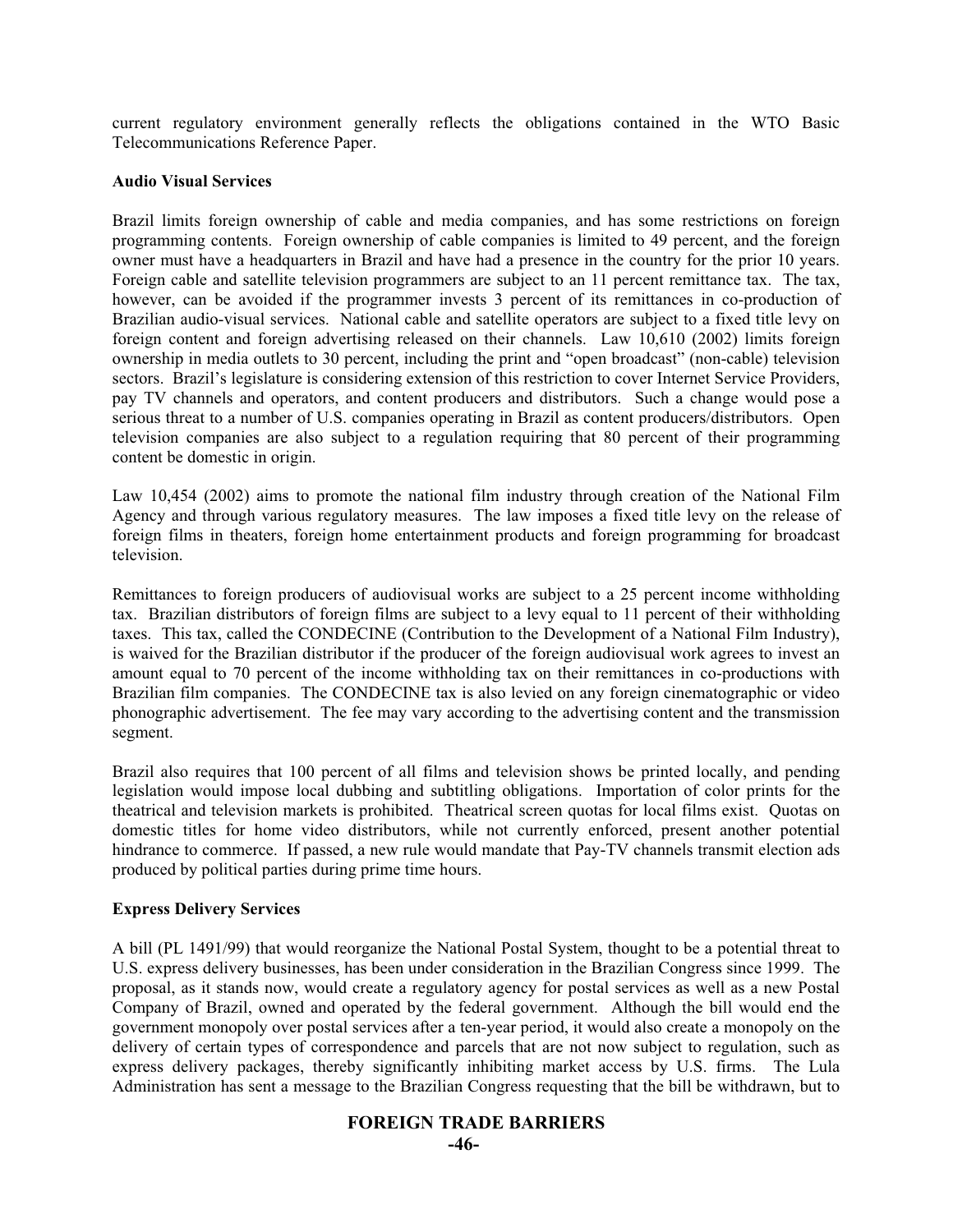date the Brazilian Congress has not acted on this request. Brazil applies a 60 percent flat import tax on most manufactured retail goods imported by individuals that go through a simplified customs clearance procedure called RTS (simplified tax regime) that is used by express delivery services. This flat tax substantially increases the cost to consumers of using express delivery services. Brazilian Customs has stated its intent to review the 60 percent flat tax as it moves forward with its current modernization efforts.

#### **Financial Services**

Brazil has not yet ratified its commitments from the 1997 Financial Services negotiations (known as the Fifth Protocol) or taken the necessary steps to make them binding under the General Agreement on Trade in Services. Brazil is South America's largest insurance market and earnings from premiums have grown rapidly in recent years. In 1996, Brazil eliminated the distinction between foreign and domestic capital, and many major U.S. firms have since entered the market mainly via joint ventures with established companies. Foreign participation, however, is limited to 50 percent of the capital of a company and to one third of its voting stock. Brazil's Insurance Regulator (SUSEP) publishes all insurance regulations in advance for public comment, using the Internet as the primary means of dissemination of information. Licensing is an administrative act in Brazil and there is no legally stipulated maximum period for licensing. Insurers may be authorized to operate as life or non-life insurers or in both sectors, and the market largely comprises composite company structures. Insurers authorized exclusively to write life business may also sell pension plans.

Brazil maintains a government-owned reinsurance monopoly through the Brazil Reinsurance Institute (IRB). In early 2000, CNSP passed regulations allowing private companies to transact reinsurance in Brazil, which would also transfer IRB's self-regulatory functions to the insurance regulator (SUSEP). However, the then-opposition Workers' Party challenged the constitutionality of the law, and the Supreme Court upheld the relevant injunction in October 2002. On September 15, 2004, the Brazilian Supreme Court overruled the Indirect Petition of Unconstitutionality (Acao Indireta de Inconstitucionalidade - ADIN) which had been brought by the PT. This decision opens the door for privatization of the IRB and liberalization of the insurance sector, at the same time permitting SUSEP to assume complete regulatory and supervisory authority. However, IRB has recently issued new and stricter rules governing the cession of risks abroad effective January 1, 2005, which could impact the global arrangements of multinationals in Brazil. This new policy leads many to feel that little will change in the immediate future, and that new legislation will be required to fully privatize the reinsurance market. Even if liberalization does take place, it seems unlikely that IRB's predominance in the Brazilian reinsurance market will change immediately, although its self-regulatory role may change.

Cross-border supply of insurance services is not allowed. The IRB may, however, authorize insurance to be bought outside Brazil if coverage is not available in the country, the risk is deemed not convenient to the national interest, or if the insurance is for vessels with Special Brazilian Registry, provided the price is lower outside Brazil. In order for a Brazilian shipping company to obtain foreign hull insurance, they must submit information to IRB demonstrating that the foreign insurance policy is less expensive than that offered by Brazilian insurers. Brazilian importers must obtain cargo insurance from insurance firms resident in Brazil, although the firms may be foreign-owned.

Service trade opportunities in some sectors have been affected by limitations on foreign capital participation. Brazil's constitution precludes the expansion of foreign-owned banks until new financial sector legislation is issued. For practical reasons, the required legislation has not been issued, but Brazil's President has the authority to authorize new foreign participants on a case-by-case basis. In practice, Brazil has approved the great majority of foreign service suppliers to enter the market or expand existing